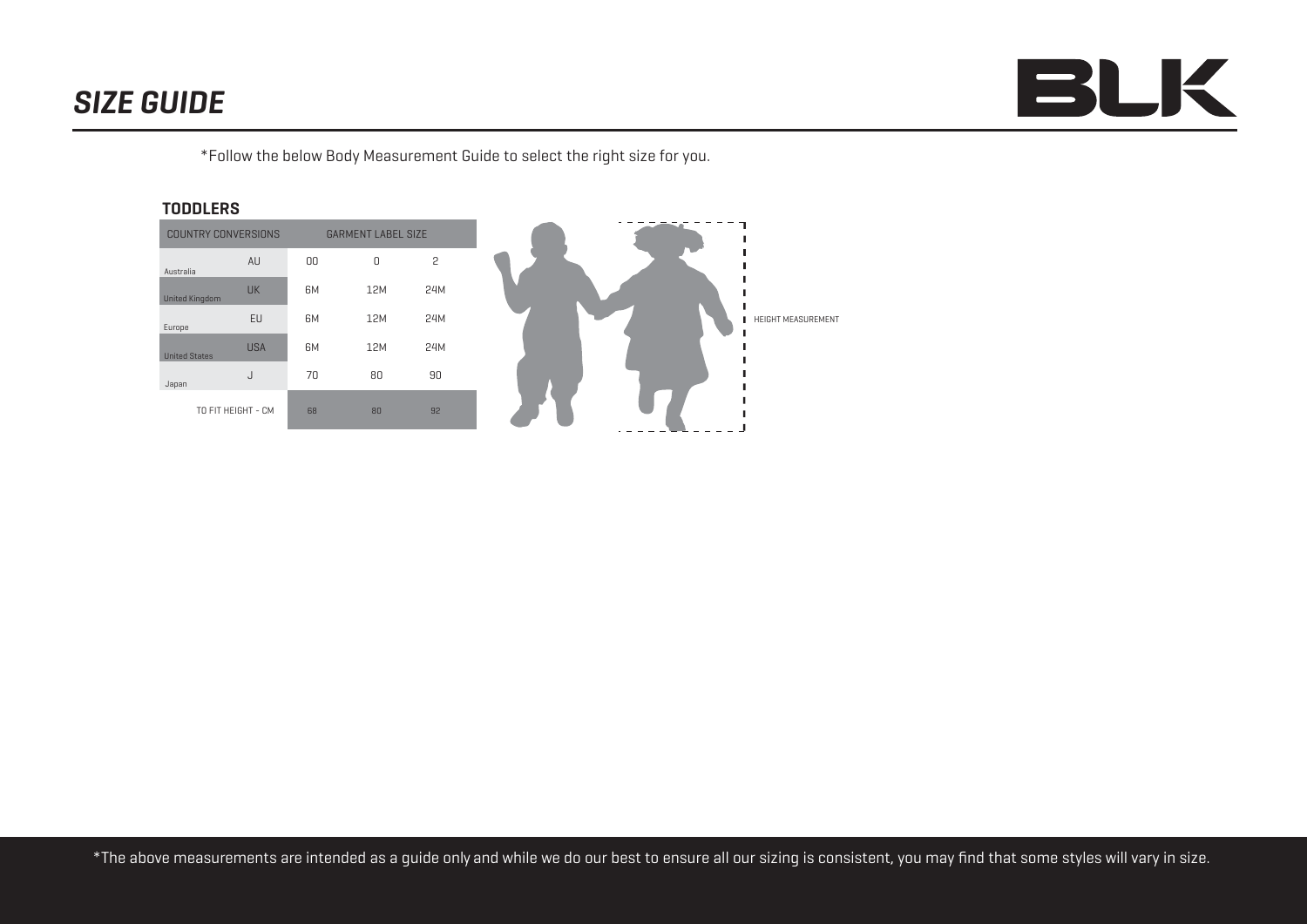

Л MEASURE YOUR CHEST AROUND THE FULLEST PART, PLACING THE TAPE CLOSE UP UNDER YOUR ARMS. FOR YOUR WAIST MEASURE AROUND YOUR NATURAL WAISTLINE

\*Follow the below Body Measurement Guide to select the right size for you.

## **JUNIOR**

| <b>COUNTRY CONVERSIONS</b>                 |                  | <b>GARMENT LABEL SIZE</b> |                |               |               |             |             |             |  |  |
|--------------------------------------------|------------------|---------------------------|----------------|---------------|---------------|-------------|-------------|-------------|--|--|
| Australia                                  | AU               | J4                        | J6             | J8            | J10           | J12         | J14         | J16         |  |  |
| <b>United Kingdom</b>                      | <b>UK</b>        | J4                        | J <sub>6</sub> | J8            | J10           | J12         | J14         | J16         |  |  |
| Europe                                     | EU               | 4A                        | 6A             | 8A            | 10A           | 12A         | 14A         | 16A         |  |  |
| <b>United States</b>                       | <b>USA</b>       | 4                         | 6              | 8             | 10            | 12          | 14          | 16          |  |  |
| Japan                                      | J                | 100                       | 110            | 130           | 140           | 150         | 160         | 170         |  |  |
| <b>CHEST CIRCUMFERENCE</b><br>ON BODY [CM] |                  | $53 - 57$                 | $57 - 61$      | $61 - 67$     | $67 - 73$     | $73 - 79$   | 79-85       | 85-91       |  |  |
| CHEST CIRCUMFERENCE<br>ON BODY [INCHES]    |                  | $21 - 22.5$               | $22.5 - 24$    | $24 - 26.5$   | $26.5 - 28.5$ | $28.5 - 31$ | $31 - 33.5$ | $33.5 - 36$ |  |  |
| <b>WAIST CIRCUMFERENCE</b><br>ON BODY [CM] |                  | $51 - 54$                 | $54 - 57$      | $57 - 60$     | 60-64         | 64-68       | $68 - 72$   | $72 - 76$   |  |  |
| <b>WAIST CIRCUMFERENCE</b>                 | ON BODY [INCHES] | $20 - 21$                 | $21 - 22.5$    | $22.5 - 23.5$ | $23.5 - 25$   | $25 - 26.5$ | $26.5 - 28$ | $28 - 30$   |  |  |
| TO FIT HEIGHT - CM                         |                  | 104                       | 116            | 128           | 140           | 152         | 164         | 174         |  |  |



HEIGHT MEASUREMENT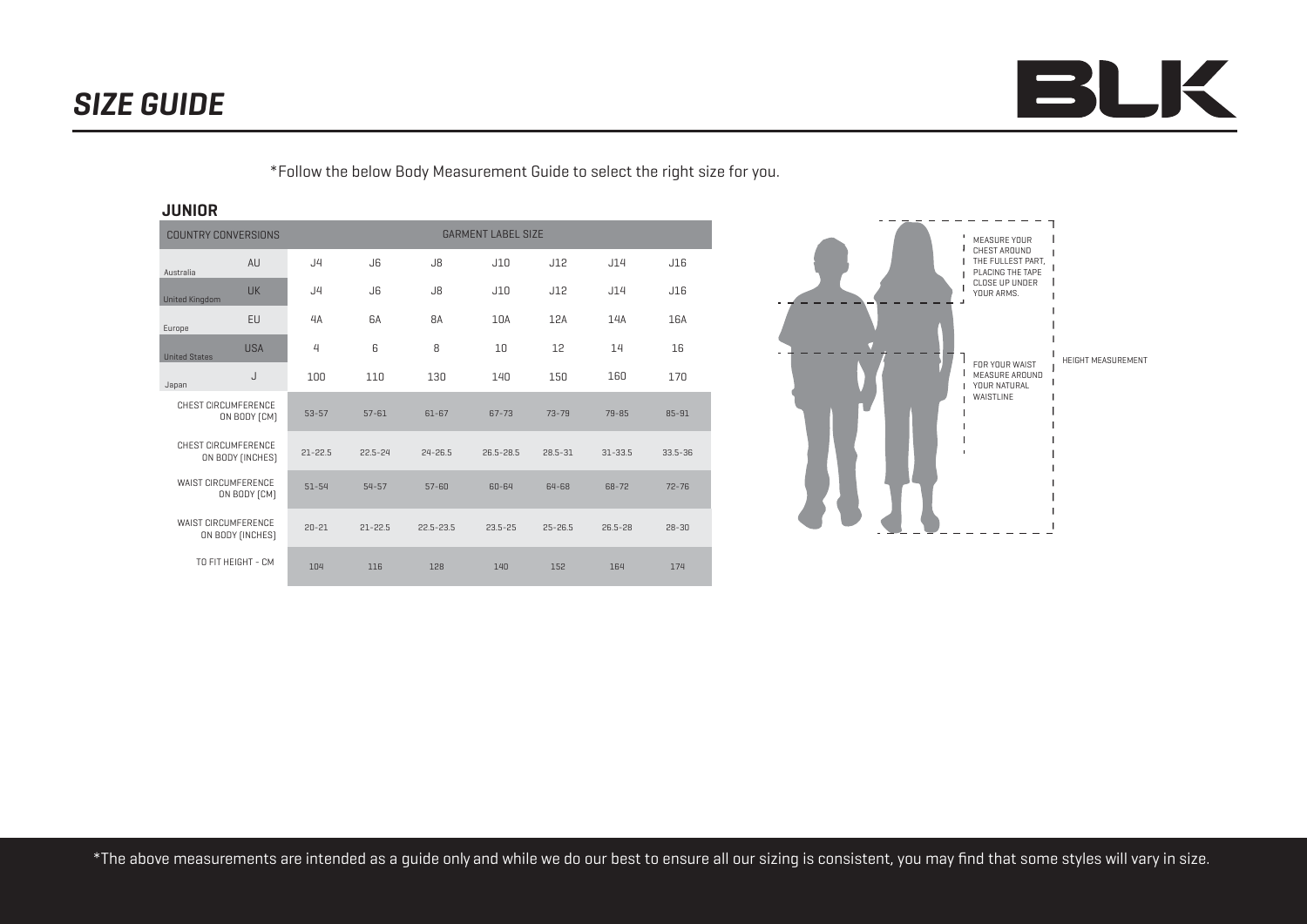

- YOUR ARMS AND
- RUN IT AROUND
- THE FULLEST PART
- OF YOUR BUST **I** AND ACROSS YOUR
- SHOULDER BLADES.

FOR YOUR WAIST MEASURE AROUND

- YOUR NATURAL
- WAISTLINE
- 
- 
- 
- 

PLACE THE TAPE MEASURE UNDER

\*Follow the below Body Measurement Guide to select the right size for you.

WAIST CIRCUMFERENCE ON BODY (INCHES) CHEST CIRCUMFERENCE ON BODY (INCHES) CHEST CIRCUMFERENCE ON BODY (CM) WAIST CIRCUMFERENCE ON BODY (CM) **LADIES**  EU EU USA USA J J L6 L8 L10 L12 L14 L16 L18 L20 L22 L24 L8 L10 L12 L14 L16 L18 L20 L22 L24 L26 36 38 40 42 44 46 48 50 52 54 4 6 8 10 12 14 16 18 20 22 7 9 11 13 15 17 19 21 23 25 UK United Kingdom AU Australia **COUNTRY CONVERSIONS** GARMENT LABEL SIZE Europe United States Japan 30-32 32-34 34-36 36-38 38-40 40-42 42-44 44-46 46-48 48-50 76-81 81-86 86-91 91-96 96-101 101-106 106-111 111-116 116-121 121-126 24-26 26-28 28-30 30-32 32-34 34-36 36-38 38-40 40-42 42-44 61-66 66-71 71-76 76-81 81-86 86-91 91-96 96-101 101-106 106-111